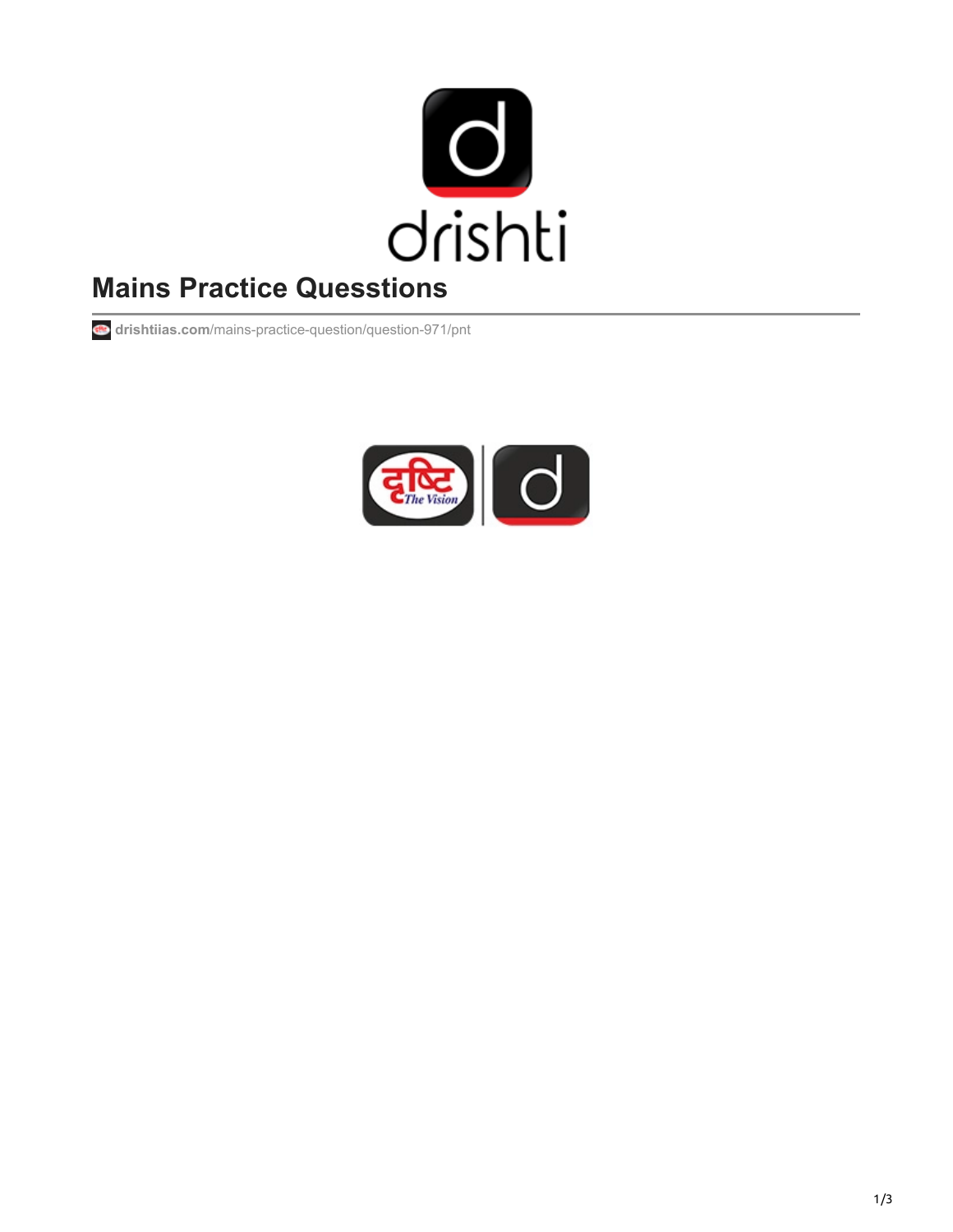**Q.** 'There has been a shift in India's Tibet Policy.' Discuss the statement in the event of increasing tensions between India and China. (250 Words)

10 Aug, 2021 GS Paper 2 International Relations

### **Approach**

- o Introduce by writing about the increasing tensions between India and China.
- Discuss India's tibet policy and recent trends and challenges associated with it.
- Give a way forward.

#### **Introduction**

Recently, there has been an increased tension in the India-China relations, due to the Chinese transgressions into Indian territory, across the disputed Line of Actual Control (LAC) in Ladakh.

This has led to a rise in the intensity of troop concentration, which has aggravated the current face-off in eastern Ladakh becoming a bigger military confrontation.

## **Body**

#### **Background of India's Tibet Policy**

- For centuries, Tibet was India's actual neighbour, as most of India's boundaries and the LAC is with the Tibetan Autonomous Region, and not the rest of China.
- After China's full accession of Tibet in 1950, the McMahon line divided the two countries.
- In 1954, India signed an agreement with China, agreeing to recognize Tibet as **"Tibet region of China".**
- In 1959, following the **Tibetan uprising,** the Dalai Lama (spiritual leader of Tibetan people) and many of his followers fled to India.
- The then Indian government gave him and Tibetan refugees shelter, and helped in setting up the Tibetan government in exile.
- The official Indian policy is that the Dalai Lama is a spiritual leader, and the Tibetan community in India, with more than a lakh exiles, is not allowed to undertake any political activity.

#### **Shift in India's Tibet Policy**

The shift in the Tibet policy, earmarks the Indian government actively managing with the Dalai Lama in public forums. For Example,

- In 2014, Prime Minister of India (PM) had invited the head of the Tibetan government in exile in India, Lobsang Sangay, to his swearing in ceremony.
- Recently, the Prime Minister of India (PM) wished the Dalai Lama in the first such public acknowledgement since 2013, the first time as PM.
- India celebrated the Dalai Lama's birthday. Some Chinese nationals protested against the celebration of the birthday of the Dalai Lama in India.

#### **Challenges Associated with India's Approach to Tibet Policy**